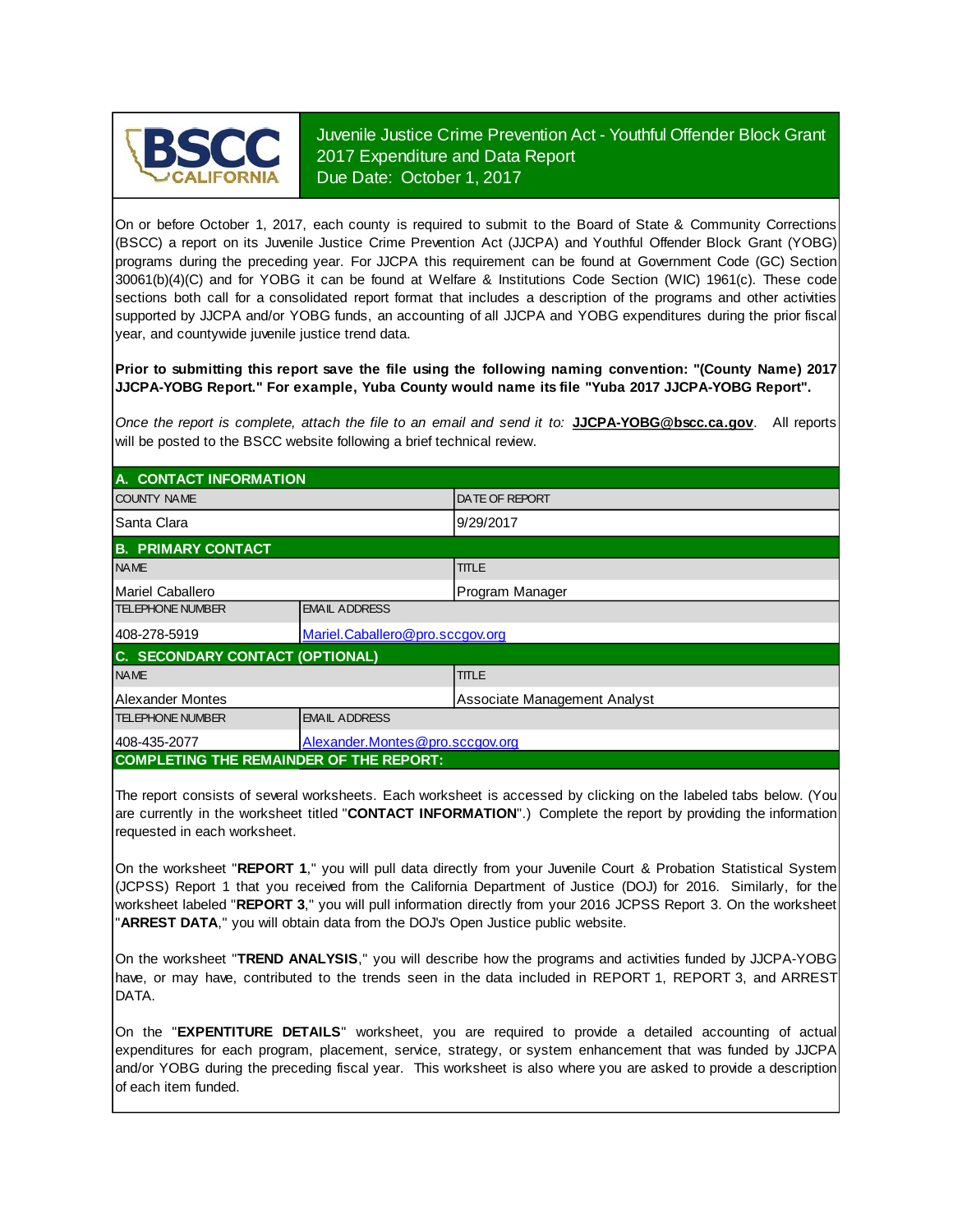## **COUNTYWIDE JUVENILE JUSTICE DATA for:** *Santa Clara*

*In the blank boxes below, enter the data from your Report 1 received from DOJ as titled below:*

**Referrals of Juveniles to Probation Departments for Delinquent Acts, January 1 - December 31, 2016 Age by Referral Type, Gender, Race/Ethnic Group, Referral Source, Detention, Prosecutor Action, and Probation Department Disposition**

**Report 1**

### **Probation Department Disposition**

| <b>Informal Probation</b> | ണ       |
|---------------------------|---------|
| <b>Diversions</b>         | $1268*$ |
| <b>Petitions Filed</b>    | 1.317   |

### **Gender (OPTIONAL)**

| <b>Male</b>  | 1.774 |
|--------------|-------|
| Female       | 435   |
| <b>TOTAL</b> | 2,209 |

### **Race/Ethnic Group (OPTIONAL)**

| <b>Hispanic</b>         | 1,484 |
|-------------------------|-------|
| White                   | 312   |
| <b>Black</b>            | 232   |
| Asian                   | 84    |
| <b>Pacific Islander</b> | 20    |
| Indian                  |       |
| <b>Unknown</b>          | 76    |
| <b>TOTAL</b>            | 2,209 |

### **Please use this space to explain any exceptions and/or anomalies in the data reported above:**

\*The Juvenile Court and Probation Statistical System (JCPSS) data reported above counts only those juveniles who have a final disposition reported to the DOJ. Santa Clara County Probation Department, like many others, diverts juveniles out of the system into other community based programs. As a result, many juveniles who are diverted out of the system before reaching court are not reflected above. In 2016 approximately 1,100 arrests/citations (33 percent) were accepted by the Prevention and Early Intervention (PEI) Unit. Additionally, 168 cases were diverted to the Direct Referral Program (DRP) for counseling services and were not recorded as an official arrest. Thus, 38 percent of all arrests/citations (1,300 cases) referred to Santa Clara County Probation Department were lower level offenses or first-time offenders who were handled through diversionary programs.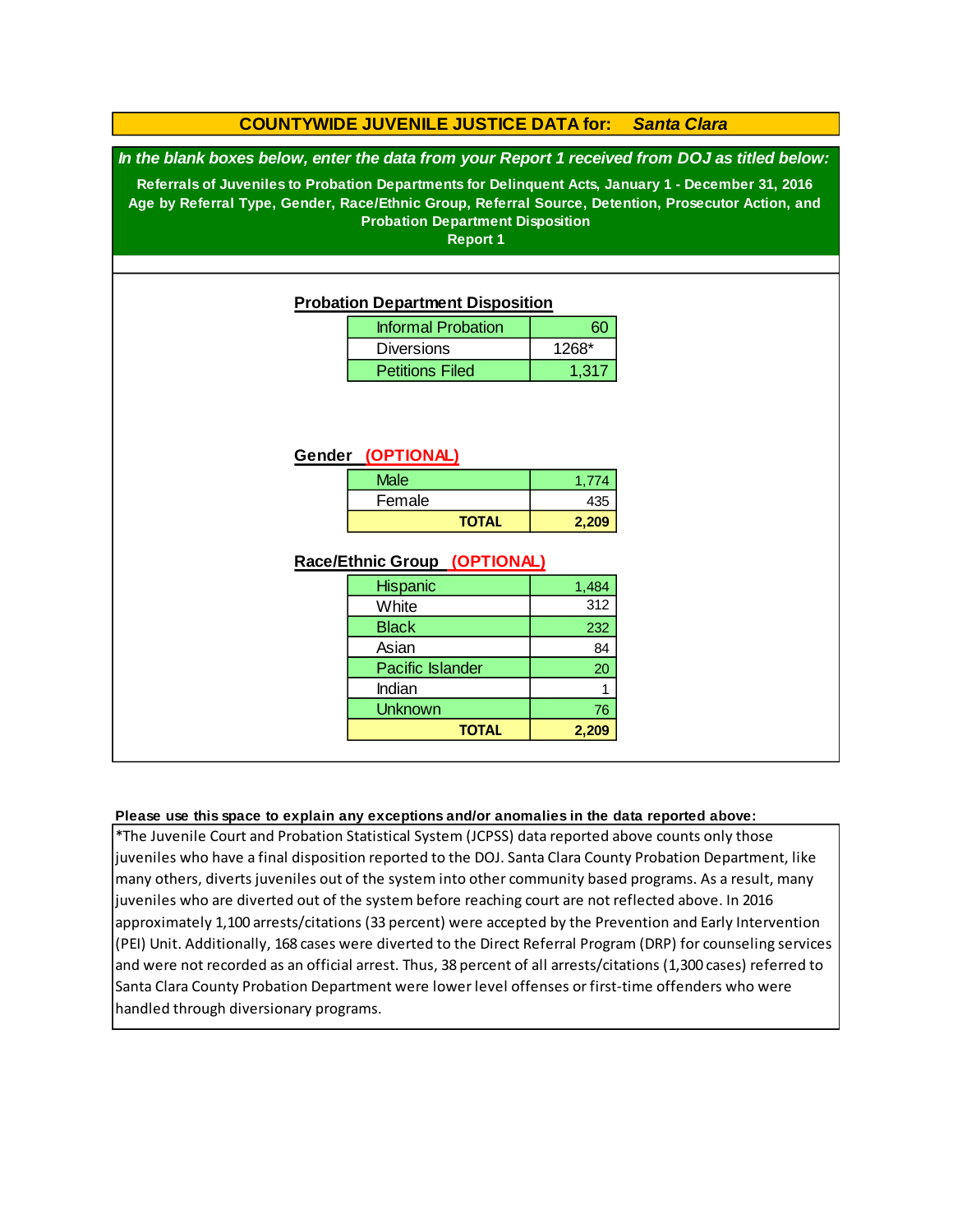| <b>COUNTYWIDE JUVENILE JUSTICE DATA for:</b><br><b>Santa Clara</b>                                                                                                                                                                                                                                                                              |                                        |              |                |  |  |  |  |
|-------------------------------------------------------------------------------------------------------------------------------------------------------------------------------------------------------------------------------------------------------------------------------------------------------------------------------------------------|----------------------------------------|--------------|----------------|--|--|--|--|
| In the blank boxes below, enter the data from your Report 3 received from DOJ as titled below:<br>Juvenile Court Dispositions Resulting From Petitions for Delinquesnt Acts, January 1 - December 31, 2016<br>Age by Petition Type, Sex, Race/Ethnic Group, Defense Representation, Court Disposition and Wardship Placement<br><b>Report 3</b> |                                        |              |                |  |  |  |  |
| <b>Petition Type</b>                                                                                                                                                                                                                                                                                                                            |                                        |              |                |  |  |  |  |
|                                                                                                                                                                                                                                                                                                                                                 | <b>New</b>                             |              | 1,121          |  |  |  |  |
|                                                                                                                                                                                                                                                                                                                                                 | Subsequent                             |              | 196            |  |  |  |  |
|                                                                                                                                                                                                                                                                                                                                                 |                                        | <b>TOTAL</b> | 1,317          |  |  |  |  |
| <b>Court Disposition</b>                                                                                                                                                                                                                                                                                                                        |                                        |              |                |  |  |  |  |
|                                                                                                                                                                                                                                                                                                                                                 | <b>Informal Probation</b>              |              | 50             |  |  |  |  |
|                                                                                                                                                                                                                                                                                                                                                 | Non-Ward Probation                     |              | 32             |  |  |  |  |
|                                                                                                                                                                                                                                                                                                                                                 | <b>Wardship Probation</b>              |              | 411            |  |  |  |  |
|                                                                                                                                                                                                                                                                                                                                                 | Diversion                              |              | 1268*          |  |  |  |  |
|                                                                                                                                                                                                                                                                                                                                                 | Deferred Entry of Judgement            |              | 132            |  |  |  |  |
|                                                                                                                                                                                                                                                                                                                                                 | <b>Wardship Placements</b>             |              |                |  |  |  |  |
|                                                                                                                                                                                                                                                                                                                                                 | <b>Own/Relative's Home</b>             |              | 83             |  |  |  |  |
|                                                                                                                                                                                                                                                                                                                                                 | Non-Secure County Facility             |              | 51             |  |  |  |  |
|                                                                                                                                                                                                                                                                                                                                                 | <b>Secure County Facility</b>          |              | 250            |  |  |  |  |
|                                                                                                                                                                                                                                                                                                                                                 | Other Public Facility                  |              |                |  |  |  |  |
|                                                                                                                                                                                                                                                                                                                                                 | <b>Other Private Facillity</b>         |              | 25             |  |  |  |  |
|                                                                                                                                                                                                                                                                                                                                                 | Other                                  |              |                |  |  |  |  |
|                                                                                                                                                                                                                                                                                                                                                 | California Youth Authority*            |              | $\overline{2}$ |  |  |  |  |
|                                                                                                                                                                                                                                                                                                                                                 |                                        | <b>TOTAL</b> | 411            |  |  |  |  |
|                                                                                                                                                                                                                                                                                                                                                 | <b>Subsequent Actions</b>              |              |                |  |  |  |  |
|                                                                                                                                                                                                                                                                                                                                                 | <b>Technical Violations</b>            |              | 125            |  |  |  |  |
|                                                                                                                                                                                                                                                                                                                                                 | Sex (OPTIONAL)                         |              |                |  |  |  |  |
|                                                                                                                                                                                                                                                                                                                                                 | Male                                   |              | 1,089          |  |  |  |  |
|                                                                                                                                                                                                                                                                                                                                                 | Female                                 |              | 228            |  |  |  |  |
|                                                                                                                                                                                                                                                                                                                                                 |                                        | <b>TOTAL</b> | 1,317          |  |  |  |  |
|                                                                                                                                                                                                                                                                                                                                                 | <b>Race/Ethnic Group</b><br>(OPTIONAL) |              |                |  |  |  |  |
|                                                                                                                                                                                                                                                                                                                                                 | Hispanic                               |              | 922            |  |  |  |  |
|                                                                                                                                                                                                                                                                                                                                                 | White                                  |              | 170            |  |  |  |  |
|                                                                                                                                                                                                                                                                                                                                                 | <b>Black</b>                           |              | 117            |  |  |  |  |
|                                                                                                                                                                                                                                                                                                                                                 | Asian                                  |              | 49             |  |  |  |  |
|                                                                                                                                                                                                                                                                                                                                                 | Pacific Islander                       |              | 14             |  |  |  |  |
|                                                                                                                                                                                                                                                                                                                                                 | Indian                                 |              |                |  |  |  |  |
|                                                                                                                                                                                                                                                                                                                                                 | <b>Unknown</b>                         |              | 45             |  |  |  |  |
|                                                                                                                                                                                                                                                                                                                                                 |                                        | <b>TOTAL</b> | 1,317          |  |  |  |  |
|                                                                                                                                                                                                                                                                                                                                                 |                                        |              |                |  |  |  |  |

#### **Please use this space to explain any exceptions and/or anomalies in the data reported above:**

The overall number of out of home commitments and foster care placements decreased by 40 percent from 2015 to 2016. Commitments to foster care placements decreased by 40 percent and Ranch commitments decreased by 48 percent. Of the 153 commitments and placements in 2016, 78 were to Juvenile Hall (JH) and 46 were to the Ranch. A total of 27 foster care placements (18 percent) were for youth utilizing out of home placement services. Youth detained at Juvenile Hall predisposition have an average length of stay of 32 days and post-disposition length of stay was 53.4 days. Most youth who are adjudicated are home on probation.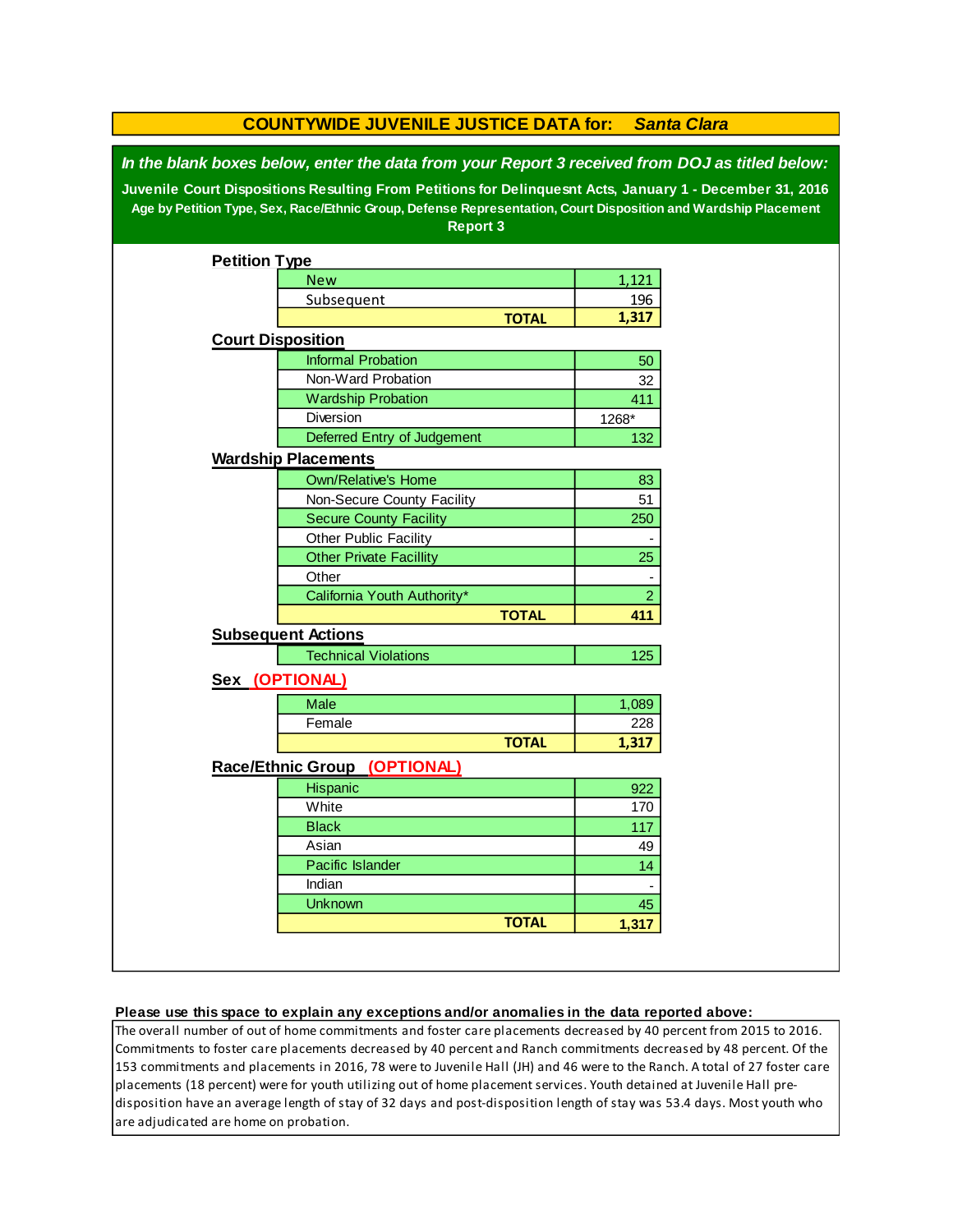| In the blank boxes below, enter your juvenile arrest data from last year.<br>Arrest data by county can be found at:<br>https://openjustice.doj.ca.gov/crime-statistics/arrests<br><b>Arrests</b> |       |
|--------------------------------------------------------------------------------------------------------------------------------------------------------------------------------------------------|-------|
|                                                                                                                                                                                                  |       |
|                                                                                                                                                                                                  |       |
|                                                                                                                                                                                                  |       |
|                                                                                                                                                                                                  |       |
|                                                                                                                                                                                                  |       |
|                                                                                                                                                                                                  |       |
| <b>Felony Arrests</b>                                                                                                                                                                            | 920   |
| <b>Misdemeanor Arrests</b>                                                                                                                                                                       | 1,689 |
| <b>Status Arrests</b>                                                                                                                                                                            | 125   |
| <b>TOTAL</b>                                                                                                                                                                                     | 2,734 |
| <b>Male</b>                                                                                                                                                                                      | 2,040 |
| Gender (OPTIONAL)                                                                                                                                                                                |       |
| Female                                                                                                                                                                                           | 694   |
| <b>TOTAL</b>                                                                                                                                                                                     | 2,734 |
|                                                                                                                                                                                                  |       |
|                                                                                                                                                                                                  |       |
|                                                                                                                                                                                                  |       |
| Race/Ethnic Group (OPTIONAL)                                                                                                                                                                     |       |
| <b>Black</b>                                                                                                                                                                                     | 274   |
| White                                                                                                                                                                                            | 462   |
| Hispanic                                                                                                                                                                                         | 1,708 |
|                                                                                                                                                                                                  |       |
| Other<br><b>TOTAL</b>                                                                                                                                                                            | 2,734 |

**Please use this space to explain any exceptions and/or anomalies in the data reported above:**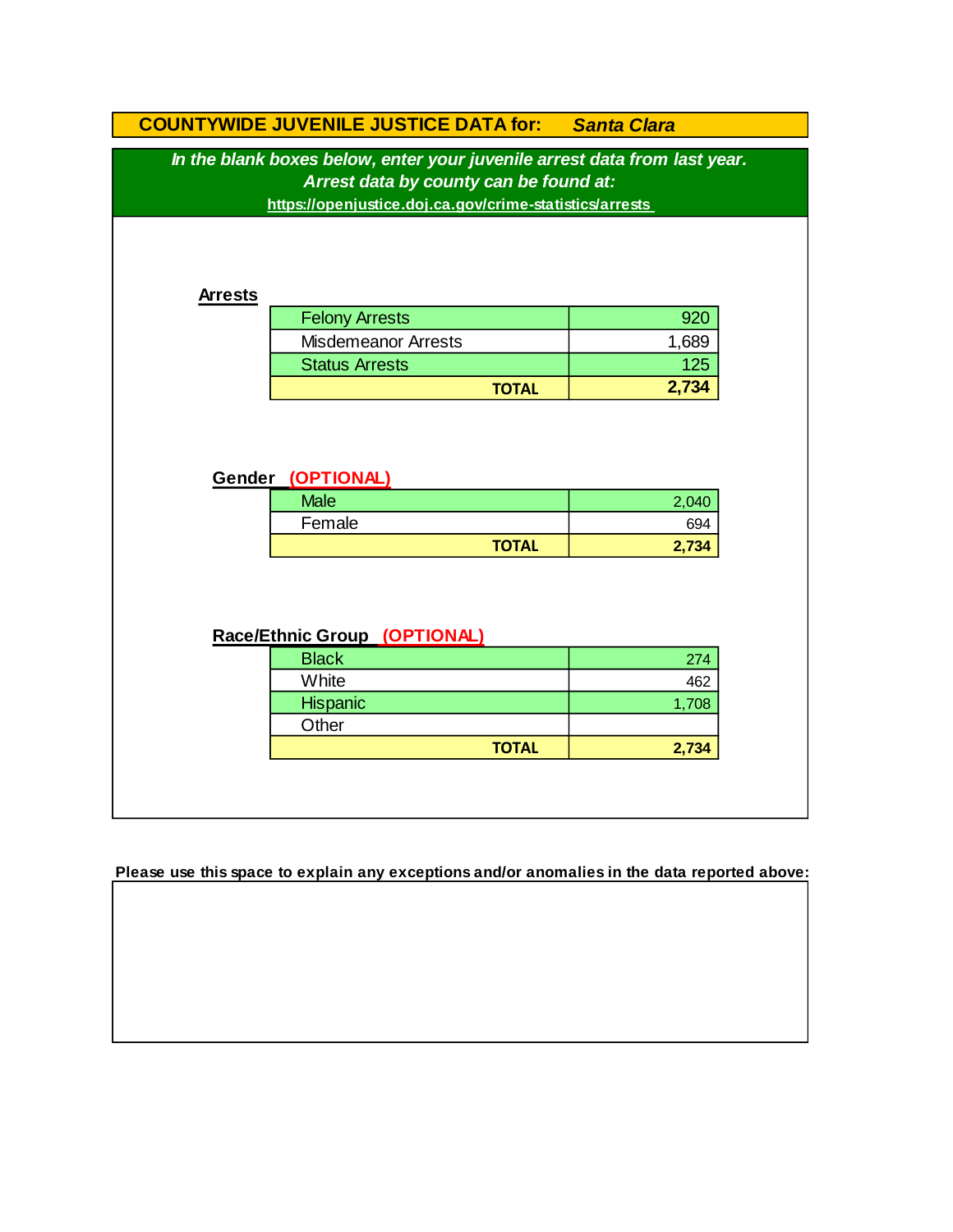# **ANALYSIS OF COUNTYWIDE TREND DATA for:** *Santa Clara*

## **Government Code Section 30061(b)(4)(C)(iv) & WIC Section 1961(c)(3)**

Provide <sup>a</sup> summary description or analysis, based on available information, of how the programs, placements, services, strategies or system enhancements funded by JJCPA-YOBG have, or may have, contributed to, or influenced, the juvenile justice data trends identified in this report.

The Probation Juvenile Services Division has developed a long-term plan to reduce crime committed by youth in the community. This plan is called the Violence Reduction Program (VRP) framework. The VRP model consists of four key program strategies, which include Prevention, Early Intervention, Intervention, and Intensive Intervention. The programs work with youth who are already involved, as well as those who are at risk of being involved in the juvenile justice system. In addition to the VRP framework, the Department also runs several programs involving secure care under their Juvenile Institutions Division, the Multi-Agency Assignment Center (MAAC). Each key program strategy has a contractor(s) that provide services to Probation youth through Santa Clara County, as well as staff that support and monitor supervision of youth involved with the juvenile justice system.

Applied Survey Research (ASR) assists Probation in completing the annual comprehensive report of JJCPA activities and outcomes for approval by the Juvenile Justice Coordinating Council (JJCC). As part of this evaluation/report, ASR provides Probation with several recommendations of how to improve different programs within the VRP model. For example, ASR recommended that the services within VRP include cultural relevant support and programming. In response to this recommendation, Probation has worked with the National Compadres Network (NCN) to educate Probation staff and our community based organizations and service providers on evidence-informed practices that allow services to focus on cultural healing and be traumainformed. Additionally, ASR recommended that the Probation Department continue utilizing and strengthening the use of the JAIS as a risk assessment tool. The JAIS is utilized for all youth adjudicated by the court, and the information from the assessment indicates youth are being matched to an appropriate level of services and supports.

Arrest, admission and petition numbers have all continued to decrease since 2012. During that period there has also been a decrease in out of home placements for youth. The following brief examples highlight how JJCPA funding has been used in Santa Clara County's efforts to reduce crime and delinquency among its youth population.

The Prevention and Early Intervention (PEI) program targets early offenders with the goal of preventing further penetration into the Juvenile Justice System, or re-offending. As part of the overall diversionary efforts within Santa Clara County, 168 cases were also diverted to the Direct Referral Program (DRP) for counseling services and were not recorded as an official arrest during 2016. In total, 38 percent of all arrests/citations (1,300 cases) in 2016 were lower level offenses or first-time offenders handled through diversionary programs. Evaluation results from fiscal year 2016 found that rates for recidivism were low for Prevention and Early Intervention youth, with only two percent of all PEI youth having a recidivism event resulting in a sustained petition between program exit and the end of the fiscal year.

Targeted efforts have also been made to improve Deferred Entry of Judgment (DEJ) results within the county. A review of success rates revealed that Black and Latino youth consistently had lower DEJ success rates than White youth. An analysis of two years of data uncovered that Black youth success rates averaged 35 percent, the lowest success rate of all youth in the program. As a result, it was determined that a culturallyspecific intervention was needed for Black youth and a pilot was initiated to provide enhanced mentoring and case management services for Black youth on DEJ, called the Court Appointed Friend and Advocate Program (CAFA) in 2015 and 2016. The CAFA program included a court advocacy and support aspect like the Court Appointed Special Advocates (CASA) in the dependency court. Outcomes for all CAFA youth were tracked with an intended outcome of decreasing unsuccessful DEJ terminations. In 2016 all Black youth on DEJ were referred to the CAFA program. While the number of participants was low, only 11 youth, every Black youth exited DEJ successfully and had their felony cases dismissed, compared to only 60 percent of the ten participants in 2015.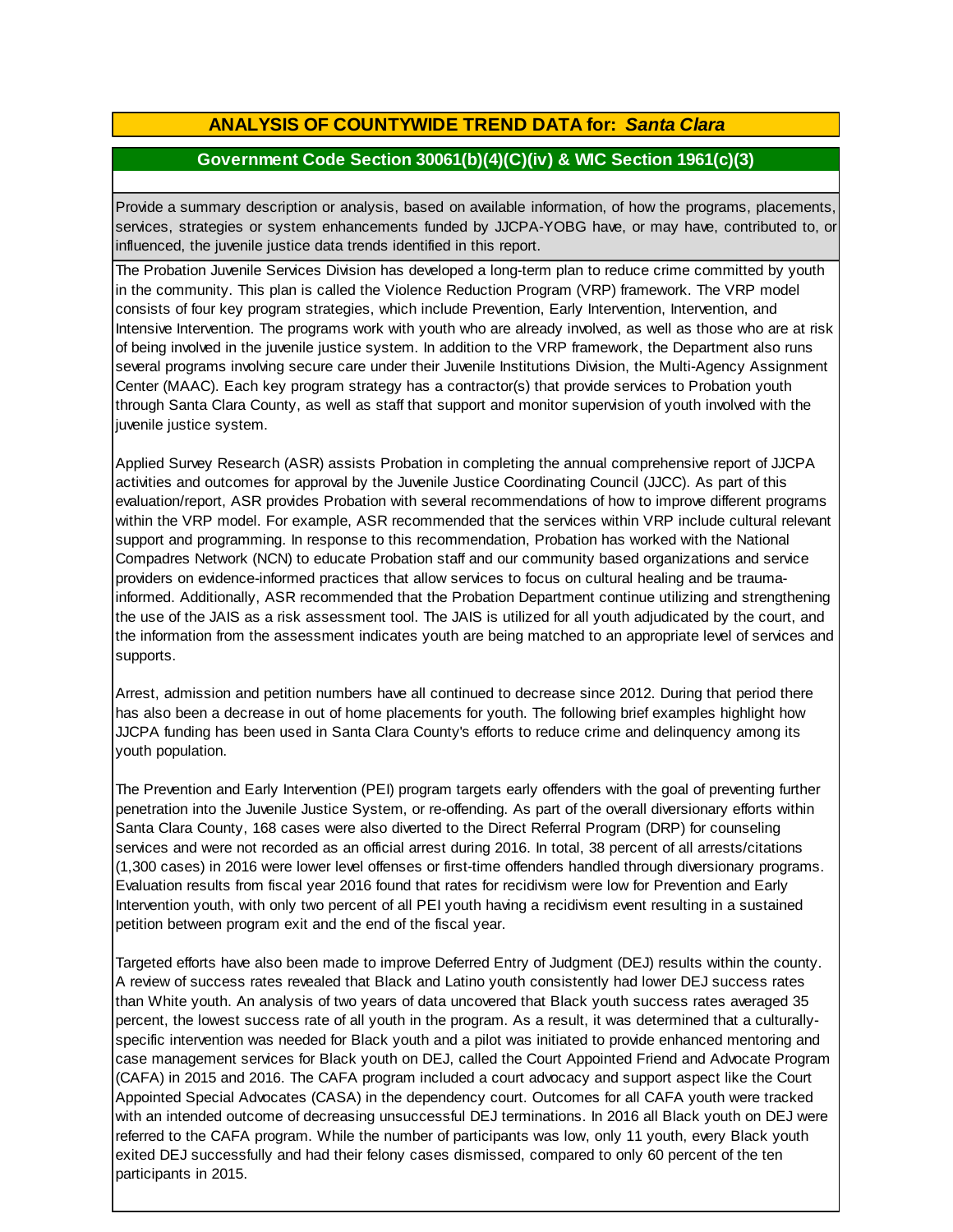Use the template(s) below to report the programs, placements, services, strategies, and/or system enhancements you funded in the preceding fiscal year. Use <sup>a</sup> separate template for each program, placement, service, strategy, or system enhancement that was supported with JJCPA and/or YOBG funds. If you need more templates than provided, copy and paste additional templates below the last Accounting of Expenditures template.

Start by indicating the name of the first program, placement, service, strategy, or system enhancement that was funded with JJCPA and/or YOBG funds last year. Next indicate the expenditure category using the drop down list provided in the Expenditure Category portion on each of the templates.

|                    | Code | <b>Expenditure Category</b>             | Code           | <b>Expenditure Category</b>                   |
|--------------------|------|-----------------------------------------|----------------|-----------------------------------------------|
| <b>Placements</b>  | 1    | Juvenile Hall                           | 5              | <b>Private Residential Care</b>               |
|                    | 2    | Ranch                                   | 6              | Home on Probation                             |
|                    | 3    | Camp                                    | $\overline{7}$ | Other Placement                               |
|                    | 4    | Other Secure/Semi-Secure Rehab Facility |                |                                               |
|                    | Code | <b>Expenditure Category</b>             | Code           | <b>Expenditure Category</b>                   |
| <b>Direct</b>      | 8    | Alcohol and Drug Treatment              | 26             | Life/Independent Living Skills                |
| <b>Services</b>    | 9    | <b>After School Services</b>            |                | Training/Education                            |
|                    | 10   | Aggression Replacement Therapy          | 27             | Individual Mental Health Counseling           |
|                    | 11   | Anger Management Counseling/Treatment   | 28             | Mental Health Screening                       |
|                    | 12   | Development of Case Plan                | 29             | Mentoring                                     |
|                    | 13   | <b>Community Service</b>                | 30             | Monetary Incentives                           |
|                    | 14   | Day or Evening Treatment Program        | 31             | Parenting Education                           |
|                    | 15   | Detention Assessment(s)                 | 32             | Pro-Social Skills Training                    |
|                    | 16   | <b>Electronic Monitoring</b>            | 33             | <b>Recreational Activities</b>                |
|                    | 17   | <b>Family Counseling</b>                | 34             | Re-Entry or Aftercare Services                |
|                    | 18   | <b>Functional Family Therapy</b>        | 35             | Restitution                                   |
|                    | 19   | Gang Intervention                       | 36             | Restorative Justice                           |
|                    | 20   | Gender Specific Programming for Girls   | 37             | Risk and/or Needs Assessment                  |
|                    | 21   | Gender Specific Programming for Boys    | 38             | <b>Special Education Services</b>             |
|                    | 22   | <b>Group Counseling</b>                 | 39             | Substance Abuse Screening                     |
|                    | 23   | Intensive Probation Supervision         | 40             | <b>Transitional Living Services/Placement</b> |
|                    | 24   | Job Placement                           | 41             | Tutoring                                      |
|                    | 25   | Job Readiness Training                  | 42             | Vocational Training                           |
|                    |      |                                         | 43             | <b>Other Direct Service</b>                   |
|                    | Code | <b>Expenditure Category</b>             | Code           | <b>Expenditure Category</b>                   |
| Capacity           | 44   | Staff Training/Professional Development | 48             | <b>Contract Services</b>                      |
| Building/          | 45   | <b>Staff Salaries/Benefits</b>          | 49             | <b>Other Procurements</b>                     |
| <b>Maintenance</b> | 46   | Capital Improvements                    | 50             | Other                                         |
| <b>Activities</b>  | 47   | Equipment                               |                |                                               |

## **List of Expenditure Categories and Associated Numerical Codes**

For each program, placement, service, strategy, or system enhancement, record actual expenditure details for the preceding fiscal year. Expenditures will be categorized as coming from one or more of three funding sources - JJCPA funds, YOBG funds, and other funding sources (local, federal, other state, private, etc.). Be sure to report all JJCPA and YOBG expenditures for the preceding fiscal year irrespective of the fiscal year during which the funds were allocated. Definitions of the budget line items are provided on the next page.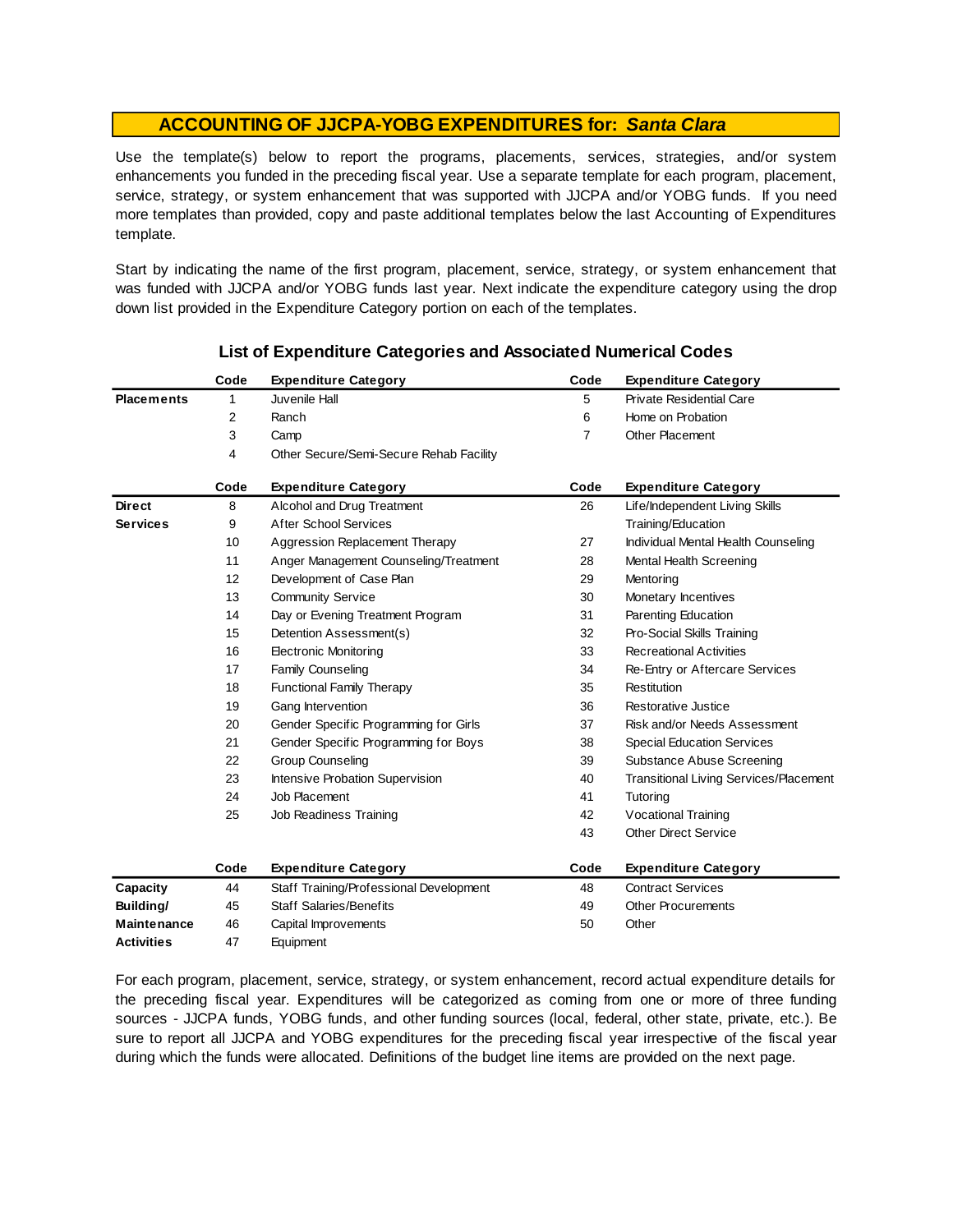**Salaries and Benefits** includes all expenditures related to paying the salaries and benefits of county probation (or other county department) employees who were directly involved in grant-related activities.

**Services and Supplies** includes expenditures for services and supplies necessary for the operation of the project (e.g., lease payments for vehicles and/or office space, office supplies) and/or services provided to participants and/or family members as part of the project's design (e.g., basic necessities such as food, clothing, transportation, and shelter/housing; and related costs).

**Professional Services** includes all services provided by individuals and agencies with whom the County contracts. The county is responsible for reimbursing every contracted individual/agency.

**Community-Based Organizations (CBO)** includes all expenditures for services received from CBO's. *NOTE* : *I f you use JJCPA and/or YOBG funds t o contract with <sup>a</sup> CBO, report that expenditure on this line item rather than on the Professional Services line item.*

**Fixed Assets/Equipment** includes items such as vehicles and equipment needed to implement and/or operate the program, placement, service, etc. (e.g., computer and other office equipment including furniture).

**Administrative Overhead** includes all costs associated with administration of the program, placement, service, strategy, and/or system enhancement being supported by JJCPA and/or YOBG funds.

Use the space below the budget detail to provide a narrative description for each program, placement, service, strategy, and/or system enhancement that was funded last year. *To do so, double click on the response box provided for this purpose.* 

Repeat this process as many times as needed to fully account for all programs, placements, services, strategies, and systems enhancements that were funded with JJCPA and/or YOBG during the last fiscal year. Keep in mind that this full report will be posted on the BSCC website in accordance with state law.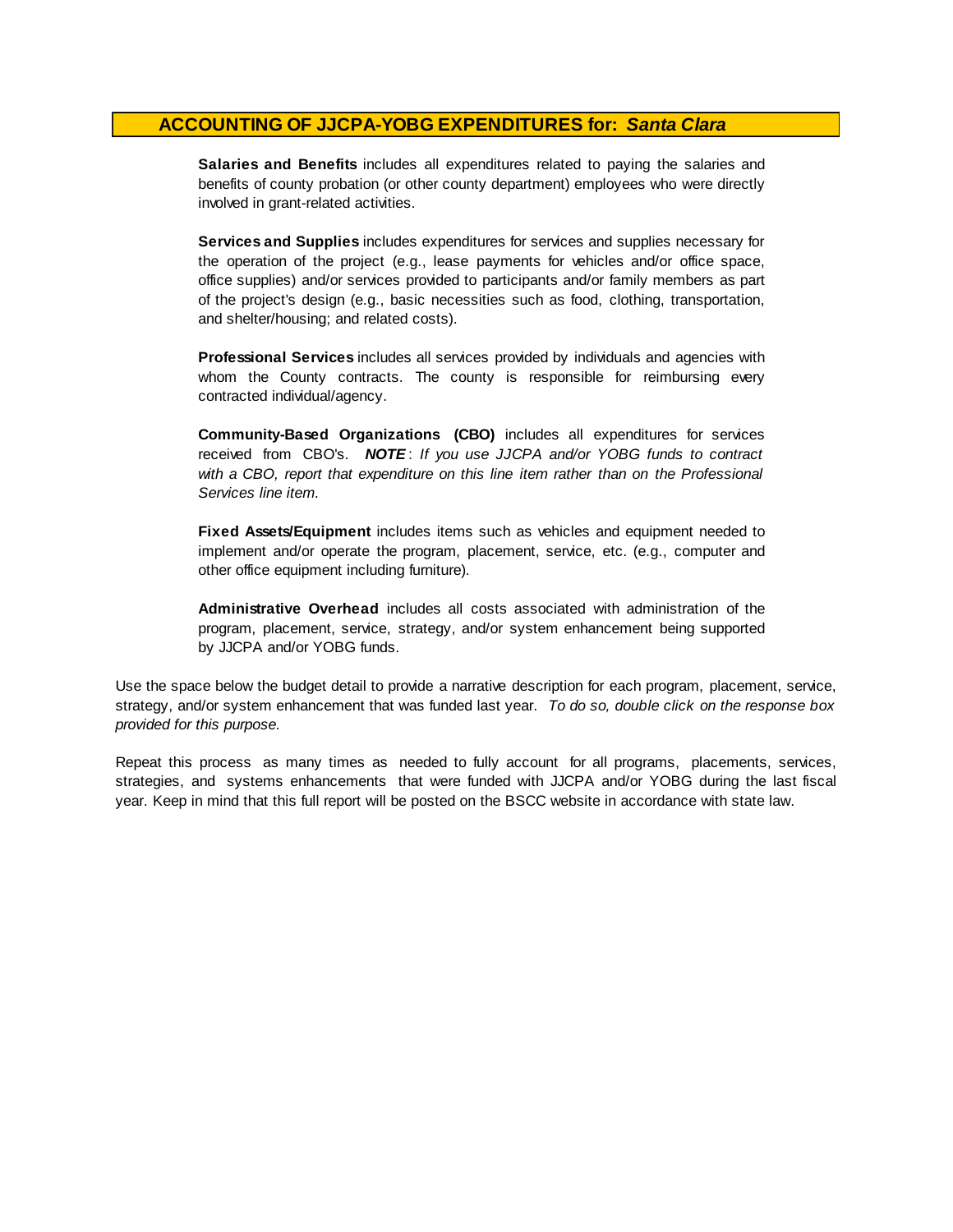| 1. Program, Placement, Service, Strategy, or System Enhancement         |                                       |                    |    |            |                               |  |
|-------------------------------------------------------------------------|---------------------------------------|--------------------|----|------------|-------------------------------|--|
| Name of program, placement, service,<br>strategy or system enhancement: | Multi-Agency Assessment Center (MAAC) |                    |    |            |                               |  |
| <b>Expenditure Category:</b>                                            | Juvenile Hall                         |                    |    |            |                               |  |
|                                                                         |                                       | <b>JJCPA Funds</b> |    | YOBG Funds | All Other Funds<br>(Optional) |  |
| Salaries & Benefits:                                                    | \$                                    | 650,842            | S  | 116,868    | \$                            |  |
| Services & Supplies:                                                    | \$                                    | 1,718              | S  |            | \$                            |  |
| <b>Professional Services:</b>                                           | \$                                    | 644,480            | \$ |            | \$                            |  |
| Community Based Organizations:                                          | \$                                    | 134,517            | \$ |            | \$                            |  |
| <b>Fixed Assets/Equipment:</b>                                          | \$                                    |                    | S  |            |                               |  |
| Administrative Overhead:                                                | \$                                    | 4,159              | \$ |            | \$                            |  |
| Other Expenditures (List Below):                                        |                                       |                    |    |            |                               |  |
|                                                                         |                                       |                    |    |            |                               |  |
|                                                                         |                                       |                    |    |            |                               |  |
|                                                                         |                                       |                    |    |            |                               |  |
| <b>TOTAL:</b>                                                           | S                                     | 1.435.715          | S  | 116,868    | S                             |  |

Provide a description of the program, placement, service, strategy or system enhancement that was funded with JJCPA and/or YOBG funds in the preceding fiscal year. For example, you might want to include information on the types of youth served, prevention services you provided, your accomplishments, any barriers encountered, and what specifically JJCPA and/or YOBG funds paid for.

JJCPA funds were utilized for the Multi-Agency Assessment Center (MAAC). MAAC provided educational, substance abuse, and mental health assessments, referral services, and case and transition plans for youth held in Juvenile Hall for over 72 hours. Youth received mental health, educational, and medical screening assessments. The assessment information was used to develop individual case plans for each youth, in that the assessment results helped to inform and assist staff in identifying the appropriate support services for youth while in custody. JJCPA funds paid for 2.0 Full Time Equivalent (FTE) Senior Group Counselors, 1.0 FTE Supervising Group Counselor, and 2 FTE Justice System Clerks. JJCPA funds were also used to contract with Community-based organizations (CBOs) to provide workshops and one-on-one counseling in the units of Juvenile Hall and make every effort to connect with the youth so that when the youth returns to his/her family and community, they can continue accessing services. For FY16, the MAAC program served 471 unduplicated youth, youth spent an average of six weeks in the program, and youth who arrived in MAAC tended to score moderate to high on their JAIS at program entry. Unfortunately, the MAAC program could not be evaluated for its recidivism rate due to its shorter expected impact period.

Additionally, YOBG funds were budgeted for a General Maintenance Mechanic who provided immediate and needed repairs at Juvenile Hall and/or the Ranch to ensure adequate conditions of confinement for incarcerated youth. YOBG funds pay for 1.0 General Maintenance Mechanic and services and supplies to support the program.